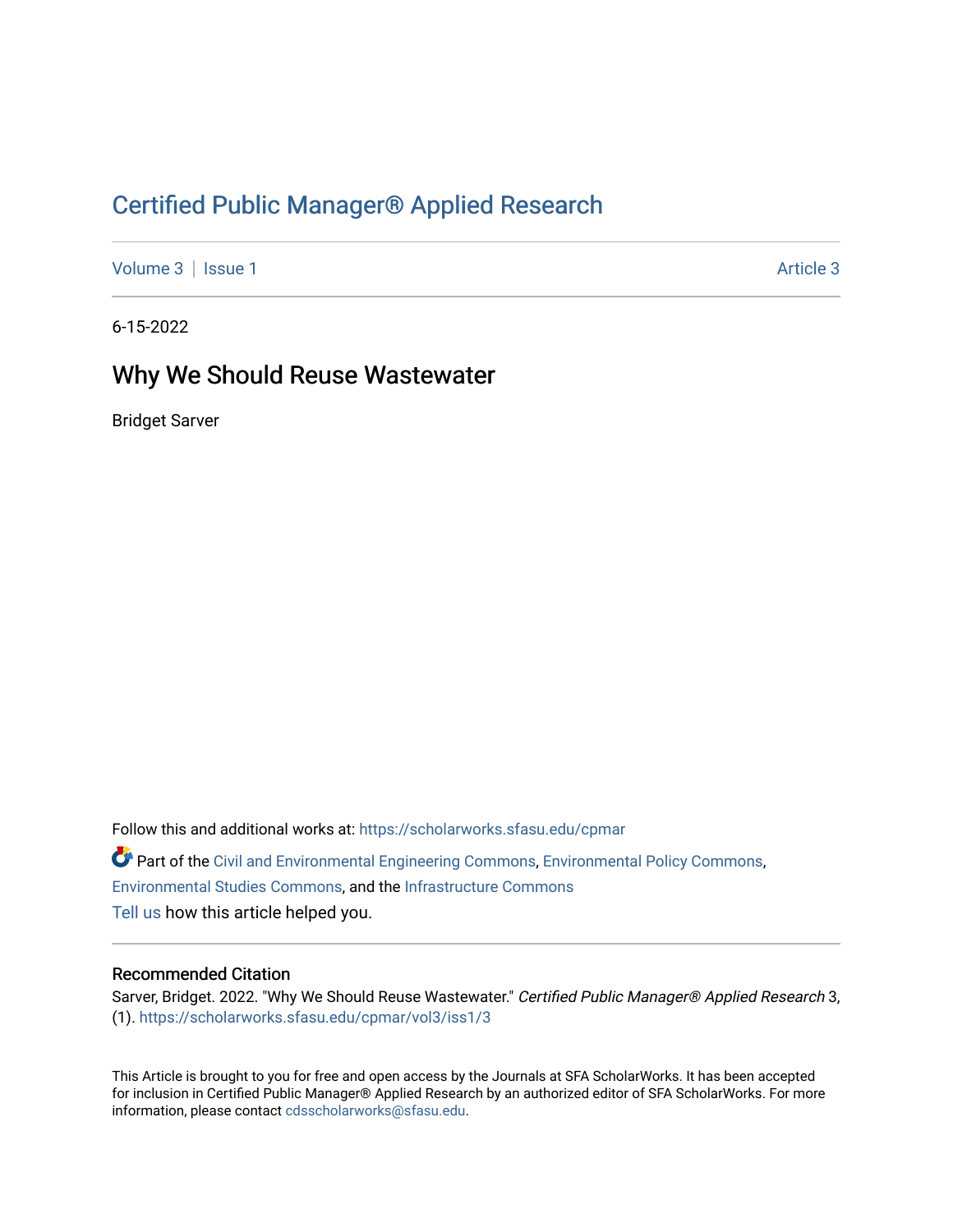# **Why We Should Reuse Wastewater**

Bridget Sarver Wastewater Superintendent, City of Diboll

# **Abstract**

As population and industry grow, the need to reuse wastewater is growing. Aquifers are often the dominant water supplies to surrounding areas. The levels of those aquifers are declining each year. Water loss affects many things like water wells, lakes, and rivers. Lakes and rivers that are used as water sources are seeing a decline in levels. Low water levels and drought occur because of the changing water cycle. Heavy rain and runoff can help refill lakes and rivers; however precipitation does not always fall back on the area that it evaporated from. By reusing wastewater, we will be saving our fresh water sources from depletion. By reusing wastewater for things like cleaning, irrigation, and fire suppression, we will save our fresh water sources. Reused wastewater can be treated enough to be drinking water, but not everyone will be open to that idea. Reused wastewater can also recharge an aquifer when natural recharging cannot keep up with the amount being used.

## **Introduction**

What is wastewater reuse? "Water reuse generally refers to the process of using treated wastewater (reclaimed water) for beneficial purposes such as agricultural and landscape irrigation, industrial processes, non-potable urban applications (such as toilet flushing, street washing, and fire protection), groundwater recharge, recreation, and direct or undirect water supply."<sup>1</sup>

Household water consumption adds up for lavatory uses, showering, dish washing, clothes washing, and outdoor use. "The average American family uses more than 300 gallons of water per day at home."<sup>2</sup> With the growing population, this has put a strain on water sources in some areas. Forty states told the Government Accountability Office in a 2014 report that they expected to have water shortages over the next ten years that were not related to drought. The available water gets used faster than nature can recharge the source. There are many sources used and treated for drinking water.

If all cities with a wastewater facility were to reuse (reclaim) their effluent water, this would cut back on the amount of drinking water being used for things like irrigation, fire protection, and cleaning at the wastewater facility. Reused wastewater can be used at wood mills to keep logs from drying out while they are stockpiled before processing. This water can also be used to irrigate or fill ponds at golf courses, and the irrigation specialists at the golf course can add chemicals needed to adjust the pH of the water so that it is at the right level to help growth.

Earth's water is always in movement, and the natural water cycle, also known as the hydrologic cycle, describes the continuous movement of water on, above, and below the surface of the earth. Water is always changing states between liquid, vapor, and ice, with these processes happening in the blink of an eye and continuously over millions of years.<sup>3</sup> This means that an area that once had plenty of water can be in danger of drought conditions. Droughts happen in the country every year and climate change has the potential to increase stress on water resources. To create a more sustainable water future, cities and states are coming together to encourage water conservation and efficiency to reduce demand. If these areas were to reuse their wastewater, it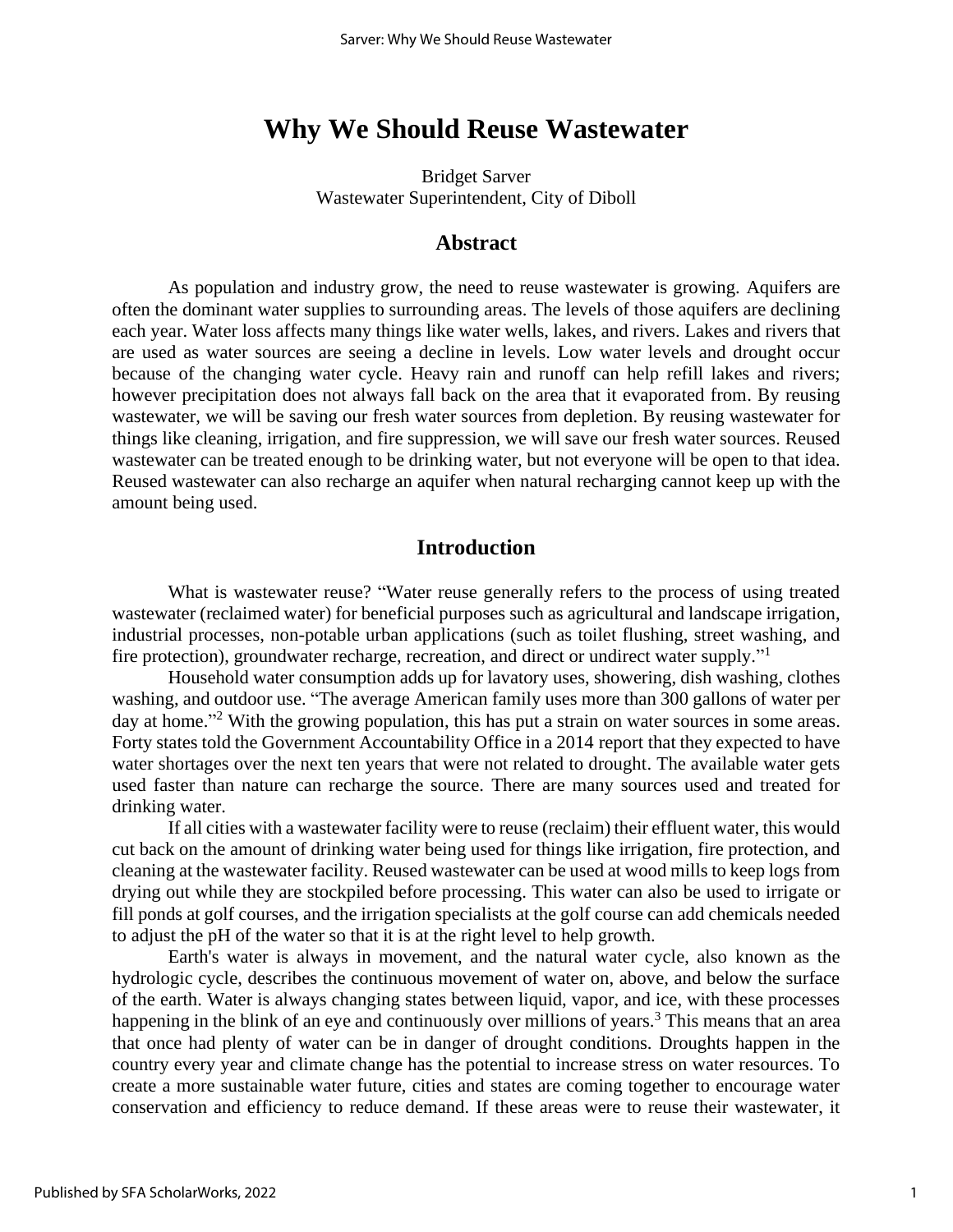could help mitigate the amount of drinking water used for things other than personal use. If treated correctly, reused wastewater could be used to recharge aquifers. Wastewater that is discharged to creeks and rivers is likely removed and treated for drinking water further down the river.

# **Depleting Water Sources**

Growing population, industrial demand, and climate change are depleting water sources. We must make an effort to protect the depleting supply.

# **Texas Aquifers**

The Texas Water Development Board (TWDB) recognizes 9 major aquifers that produce large amounts of water over large areas and 22 minor aquifers that produce minor amounts of water over large areas or large amounts of water over small areas.<sup>4</sup> In the East Texas area the Carrizo-Wilcox outcrop and sub crop aquifers are dominant.

# **Water Loss**

The aquifers have seen a decline in depth over the years. While some naturally replenish themselves, over pumping can cause groundwater depletion, which can cause wells to dry up. It can deteriorate the water quality and reduce water in the lakes. When groundwater depletion causes the water table to drop, well pumps may need to be lowered, and wells may decrease production. They may also have loss of production. Water evaporation also contributes to water loss. When water evaporates from one area, it may fall back down as rain in a different area, leaving the original area vulnerable to drought conditions which can cause water loss. When an area doesn't receive rain for a long period of time, but the same amount of water is being used to support the population, this also contributes to water loss.

# **Water Wells**

The Texas Ground Water Committee's definition of a water well is a hole drilled into an aquifer with a pipe, screen, and pump to pull water out of the ground.<sup>5</sup> There are several different kinds of water wells. Public wells are the wells used to supply the public with drinking water in some cities. They are tested monthly, and those test results are sent to the Texas Commission on Environmental Quality (TCEQ). If any sample result shows contamination, then the city that owns the well must report it to TCEQ and send out a public notice to its citizens.

Private water wells supply domestic needs, as well as irrigation and watering livestock. These wells are not regulated. There are no water quality testing and reports required on privately owned wells. The users are not required to treat the well water before use.

Abandoned wells are of most concern due to the possibility of contamination to the water attached to the well. If an abandoned well is not plugged, then someone could use it to dispose of potentially contaminating material. There is also risk of an animal or person falling in the well and getting injured or dying.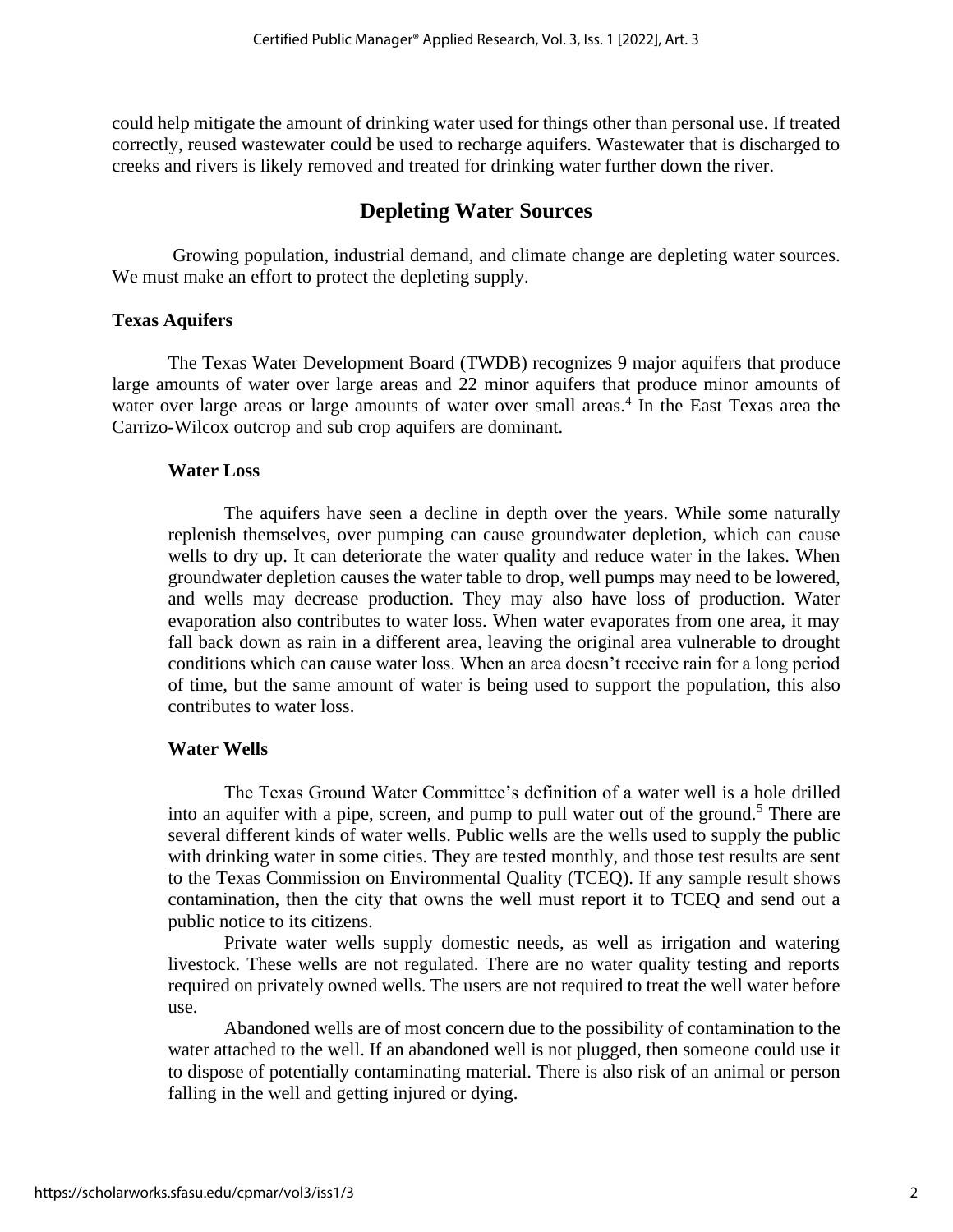### **Natural Recharging**

Groundwater is recharged naturally by rain and snow melt and, to a smaller extent, by surface water (rivers and lakes).<sup>6</sup> The slower it rains, the more the water will soak into the ground and filter into the aquifer recharging it. When rain falls hard and fast it tends to run off into drains, lakes, and rivers. Snow melt is a good source of groundwater recharge due to the snow melt being slow and allowing the water to penetrate the ground. Natural recharging usually does not keep up with the pace of water being removed from an aquifer.

## **Artificial Recharging**

One way of artificial recharging an aquifer is the direct-surface technique when surface flooding of land allows the water to seep through the soil, which in turn is a form of filtration. There are also ditch and furrow systems used to recharge. There is also the indirect recharge method which is water being injected into the ground. This is used when there is not enough land available to do surface flooding. Although these methods are studied, we still do not know the full effect of artificial recharging.

## **Lakes**

Many lakes in Texas currently supply drinking water, with many more considered as a backup in case groundwater wells run dry. Lake water must be treated in a surface water treatment plant before it can be sent out to customers. Lake water is more costly to treat than groundwater because lake water has solids and sludge from organics that have to be removed from the water before it can be disinfected and distributed to the public, however the treatment plants are set up very similarly to wastewater treatment plants.

#### **Lake Sources**

Several lakes serve as water sources for surrounding areas. Lake Nacogdoches is used for a water source in Nacogdoches, Texas and has the production capacity of 25 million gallons per day.<sup>7</sup> Lake Palestine is a source of water for the Lake Palestine water treatment plant and has the treatment capacity of 30 million gallons per day.<sup>8</sup> Lake Tyler and Lake Tyler East are the source of water for the Golden Road Water Treatment Plant and have a treatment capacity of 34 million gallons per day.<sup>9</sup> Lake Conroe is a water source for one of Harris county's surface water plants. Lake Houston and Lake Livingston are also sources for Harris County.

# **Water Loss**

The majority of Texas lakes used for water supply are below the conservation pool, meaning they are below the full level. During droughts the lakes that are being used for public water supply start drying out. This can lead to a lake drying up completely if nothing is done to slow water use. Lake water can also soak into the ground and help recharge aquifers.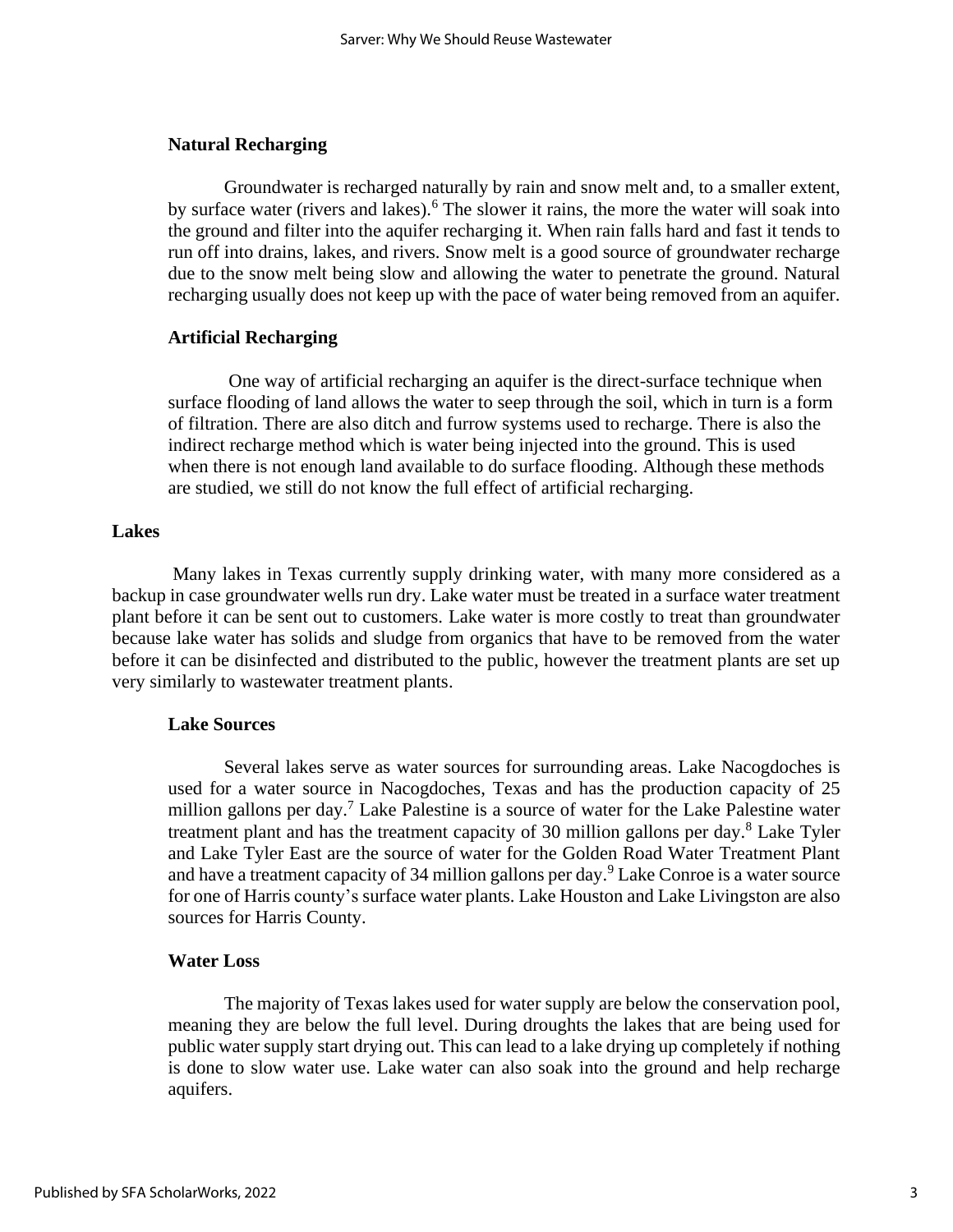#### **Rain and Runoff**

Heavy rain can help fill the lakes back up. The heavier the rain is, the more runoff occurs. The runoff goes to ditches, creeks, rivers, and area lakes. A light and steady rain usually soaks into the ground. Although it can produce some runoff, it does not help fill the lakes like the heavy rain does. Cities install storm sewer intakes to help move the runoff in the direction of a creek. They also install curbs along roadways to direct the runoff in the direction needed. This helps to prevent street flooding during a heavy rain event while helping add water to rivers and lakes by sending the directed water to creeks that feed into rivers and lakes.

#### **The Water Cycle**

The water cycle describes how water evaporates from the surface of the earth, rises into the atmosphere, cools and condenses into rain or snow in clouds, and falls again to the earth's surface as precipitation.<sup>10</sup> The water falling on land collects in rivers, lakes, soil, and porous layers of rock, and much of it flows into the oceans, where it will once again evaporate.<sup>11</sup> Once the water evaporates, it can remain in the clouds for a long period of time and travel many miles before it falls back to earth as precipitation. An area that was once abundant with water can become dry and experience drought conditions because of the way the evaporated water travels.

# **Wastewater Reuse Water**

Municipal wastewater and industrial wastewater can be reused. There are different levels of treatment which determine what the reused water can be used for. In areas that have limited access to a water supply, this could alleviate some of the concerns of overuse of the water wells or lake sources. There is planned and unplanned reuse of water.<sup>12</sup> When a wastewater plant discharges into a river and then a municipality pulls from that same river for their drinking water source, unplanned reuse occurs. Intentionally sending the wastewater to a place to be reused is considered planned reuse.

#### **Ways to Reuse Wastewater**

Some of the ways to reuse wastewater are grounds irrigation systems, industrial uses, nonpotable cleaning, fire suppression, and drinking water.

#### **Grounds Irrigation**

Reused water can irrigate fields, lawns, or flower beds, though less treated water should only irrigate places that are not open to the public due to the likelihood of less treated water carrying health risks.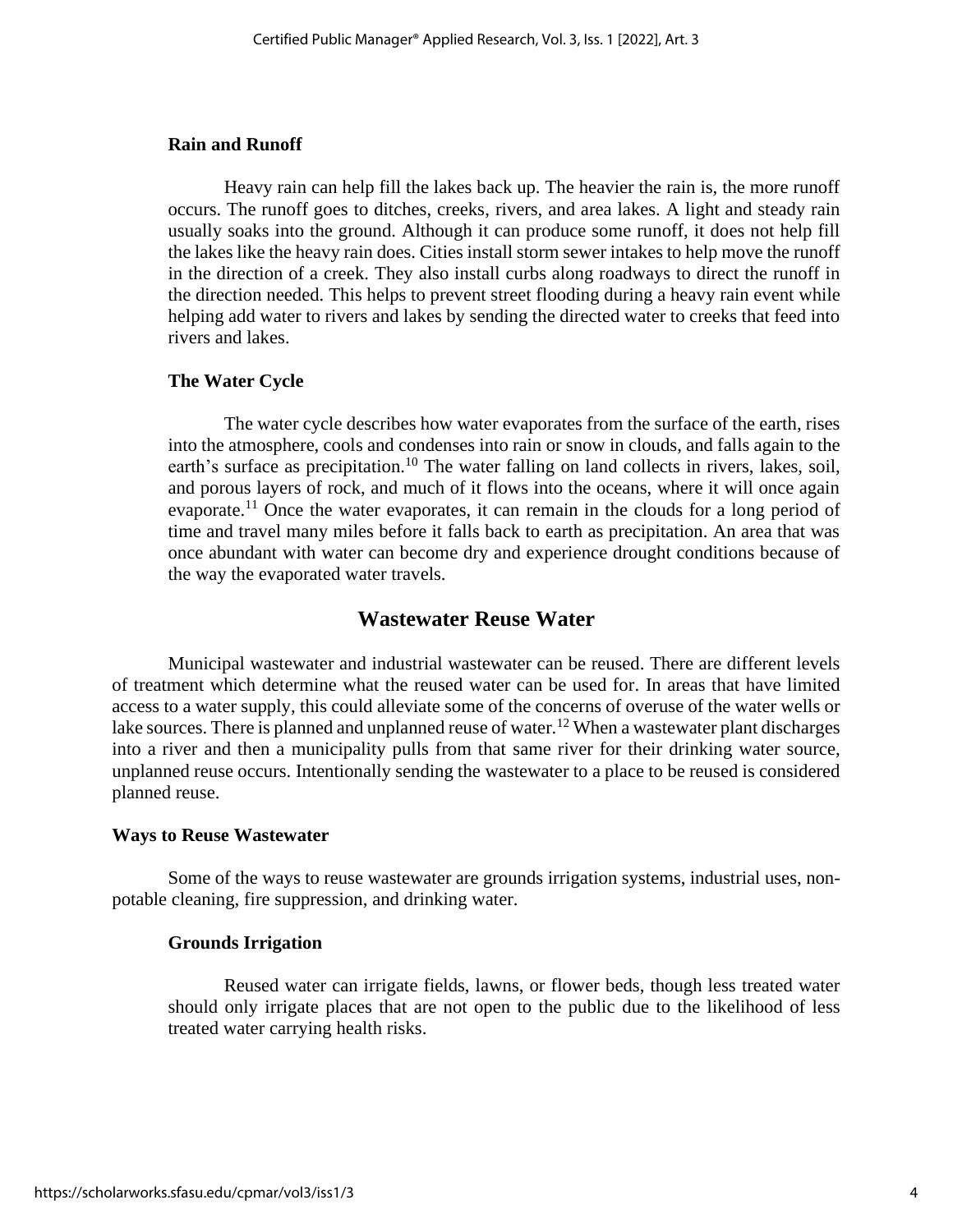### **Filling Ponds**

Not all cities have a local golf course, but if they do then the treated wastewater can be used to fill the ponds on the golf course. Some of these ponds are used as irrigation for the grass, while others are there for the visual affect and a refuge for local wildlife.<sup>13</sup> Certain grass species grow better when the soil pH is slightly alkaline (6.5-7.0), therefore the water used to irrigate the grass should have a pH level in the preferred range to allow for optimal growth.

Depending on the level of treatment, reused water can fill crop irrigation and livestock ponds. There is no limit to where it can go so long as it meets the disinfection level needed.

## **Cleaning at Wastewater Plant**

Almost all equipment used at a wastewater plant must be cleaned. The clarifiers, contact chambers, aerators, bar screens, and lagoons all need to be cleaned regularly. A wastewater plant can be set up with a pump and holding tank that feed non-potable water faucets for cleaning at the plant. By using the reused water from the wastewater plant for cleaning purposes, it saves the city's fresh water supply for the citizens. This can save thousands of gallons of potable water per month.

## **Industrial Fire Suppression**

All major industrial buildings are required to have a fire suppression system. These systems can use large amounts of water if triggered, however if the system is triggered in a small city, it could limit the water supply to that city. If the system is large enough it could possibly drain the city's total supply. The City of Diboll has several large industrial buildings that could potentially drain the water supply such as GP Wood Products and Hexion Chemical Plant. By using reused wastewater for the fire suppression system, the fresh water supply would remain untouched in the event of their use. For example, the City of Diboll used to send all its effluent water to Temple Inland for them to use for fire suppression and to spray their logs.

#### **Industrial Wood Spraying**

When logs must be stored for long periods of time at a temperature above freezing, it is best to keep the logs soaking wet. This protects the logs from things like insects and fungus.<sup>14</sup> These logs can be stored under a sprinkler system for long periods of time. These wood mills could use reused wastewater to keep the logs wet instead of using city furnished potable water, which would not only save potable water but also save the company money. When the City of Diboll was sending its effluent reuse water to Temple Inland Wood Products they were not charged for the reused water. The water was used to spray on the stored logs. When Temple Inland sold out to GP, they did not want to use the reused water and had it removed from their permit with TCEQ.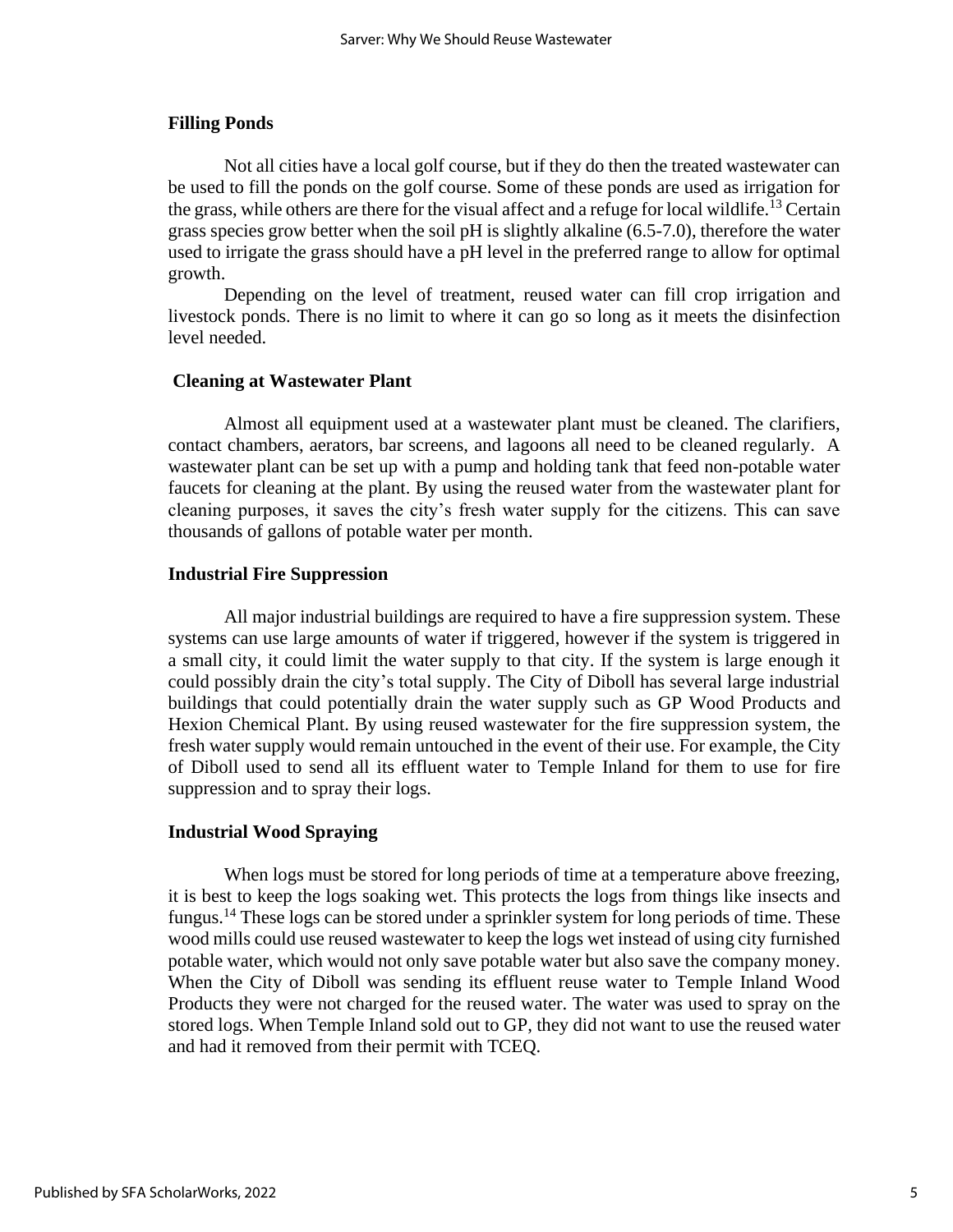# **Drinking Water**

Turning reuse wastewater into potable water can be expensive. Not only does it have to be treated at a higher level, it also must be purified or filtered. It is important to note that turning reused water into potable water is not always right for all areas. When the effluent water that was once sent to a creek or river is diverted, this can interrupt the return of water to the natural environment.<sup>15</sup> If a creek or river is dependent on the water being returned to it then reuse would not be the right choice for that area. The biggest hurdle lies in gaining public acceptance.<sup>16</sup> When citizens hear that treated wastewater is to be used as drinking water, they often get concerned about the safety of the water and get disgusted. It may take some time to educate the public to get them on board, however it is a necessary undertaking in order to preserve fresh water for their personal use.

# **Conclusion**

The reuse of wastewater would allow for personal water use reserves to remain full while still having enough water for industrial uses such as fire suppressors, irrigation systems, and industrial wood spraying. Reusing wastewater can help ease concerns in areas with naturally low water levels by ensuring all industrial watering needs are met while keeping enough water clean for personal uses such as drinking and cooking. With the various levels of cleaning available depending on the location of the plant, reusing wastewater is not as unsanitary as it seems. It is a matter of properly educating the public on where their water comes from and exactly how it is cleaned enough for reuse.

# **Notes**

6 "Groundwater Recharge." Wikipedia. October 03, 2021. Accessed November 09, 2021. https://en.wikipedia.org/wiki/Groundwater\_recharge.

<sup>&</sup>lt;sup>1</sup> F. Sun, ... J. Chen. "Water Reuse." Water Reuse - an Overview | ScienceDirect Topics. 2011. Accessed November 03, 2021. https://www.sciencedirect.com/topics/earth-and-planetarysciences/water-reuse.

<sup>&</sup>lt;sup>2</sup> "How We Use Water." EPA. Accessed November 02,2021.

https://www.epa.gov/watersense/how-we-use-water#Daily Life.

 $3$  "The Fundamentals of the Water Cycle." U.S. Geological Survey. Accessed November 03, 2021. https://www.usgs.gov/special-topic/water-science-school/science/fundamentals-watercycle?qt-science\_center\_objects=0#qt-science\_center\_objects. <sup>4</sup> Visit

https://www.twdb.texas.gov/groundwater/aquifer/index.asp#:~:text=The%20Texas%20Water%2 0Development%20Board,(see%20minor%20aquifers%20map).

<sup>5</sup> "Water Wells." Texas Groundwater Protection Committee. Accessed November 09, 2021. https://tgpc.texas.gov/water-wells/.

<sup>&</sup>lt;sup>7</sup> "Water Production" City of Nacogdoches, Texas, Accessed November 09, 2021. https://www.nactx.us/910/Water-Production.

<sup>&</sup>lt;sup>8</sup> "Water Treatment" City of Tyler, Texas. Accessed November 09, 2021.

https://www.cityoftyler.org/government/departments/tyler-water-utilities/waterproduction/water-treatment.